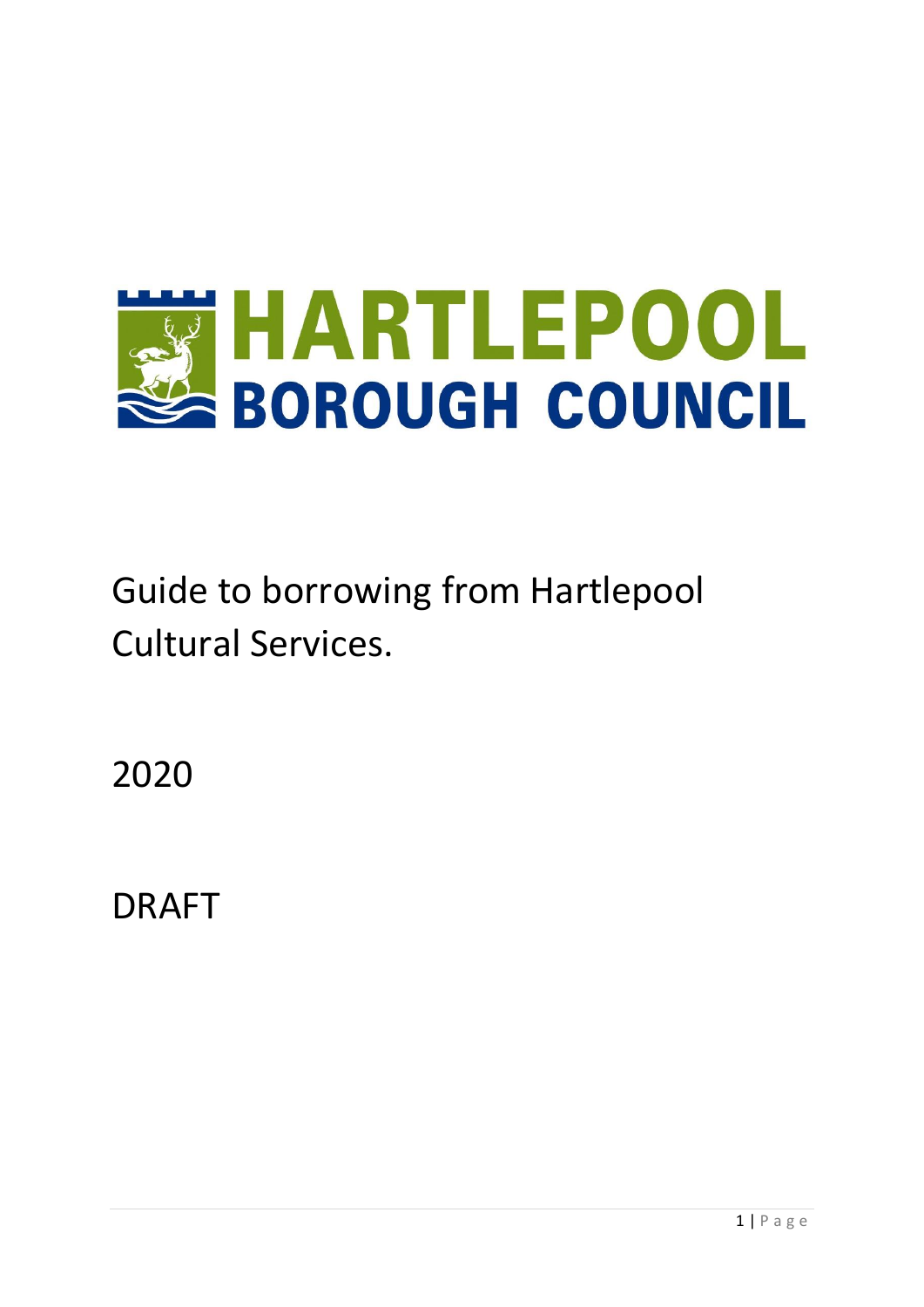# **Contents**

- **1. Introduction**
- **2. Who do we lend to**
- **3. Preliminary enquiries**
- **4. Formal requests to borrow**
- **5. How much notice does HCS need**
- **6. How decisions are made**
- **7. If a loan is refused**
- **8. Terms and conditions**
- **9. Preparation for loan**
- **10. Reproduction**
- **11. Costs**
- **12. Insurance and indemnity**
- **13. Long-term loans**
- **14. Travelling exhibitions**
- **15. Acknowledgement**
- **16. Contact**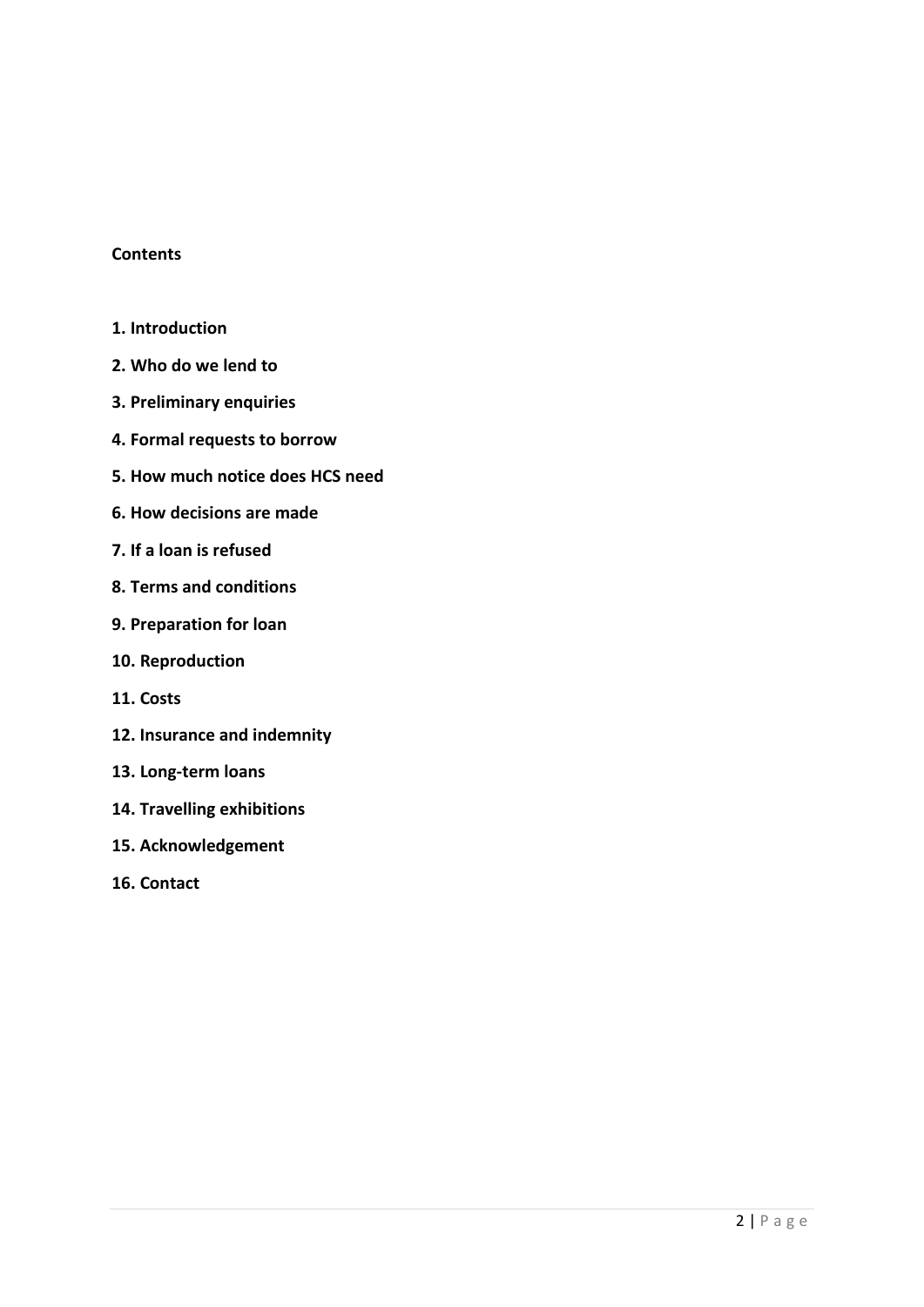# **1. Introduction**

Hartlepool Cultural Services actively encourages loans from its collections to promote access to and disseminate information about its collections and to connect with the widest possible audience. HCS views loans as a collaborative partnership that enables us to maximise access to its collections. HCS lends locally, nationally and internationally to borrowers that can meet its loan conditions. HCS policy on lending can be found in our Lending and Borrowing Policy (in preparation at time of writing). HCS must balance the work involved in loans with its own programme of activities and each loan will be considered on a case by case basis and with the appropriate assessment of risk. This guide is intended to help make a successful application to borrow from HCS collections and to make the process as easy as possible. Loans are managed by the Cultural Officer Museum & Gallery. (amy.mitchell@hartlepool.gov.uk)

# **2. Who do we lend to**

HCS considers loan requests from any ACE Accredited Museum or Gallery for the benefit of public display and/or research purposes. Requests from commercial organisations will be considered on a case-by-case basis and referred to Senior Management and Elected Members for consideration.

# **3. Preliminary enquiries**

Prior to the formal written request it may be useful to contact HCS to discuss the loan. Please contact the Cultural Officer Museum & Gallery (Amy.mitchell@hartlepool.gov.uk) who will direct the query to the correct person within HCS. General collections information may also be found at [https://artuk.org/visit/collection/hartlepool-museums-and](https://artuk.org/visit/collection/hartlepool-museums-and-heritage-service-595)[heritage-service-595](https://artuk.org/visit/collection/hartlepool-museums-and-heritage-service-595) for the fine art paintings collection at [http://artuk.org.](http://artuk.org/)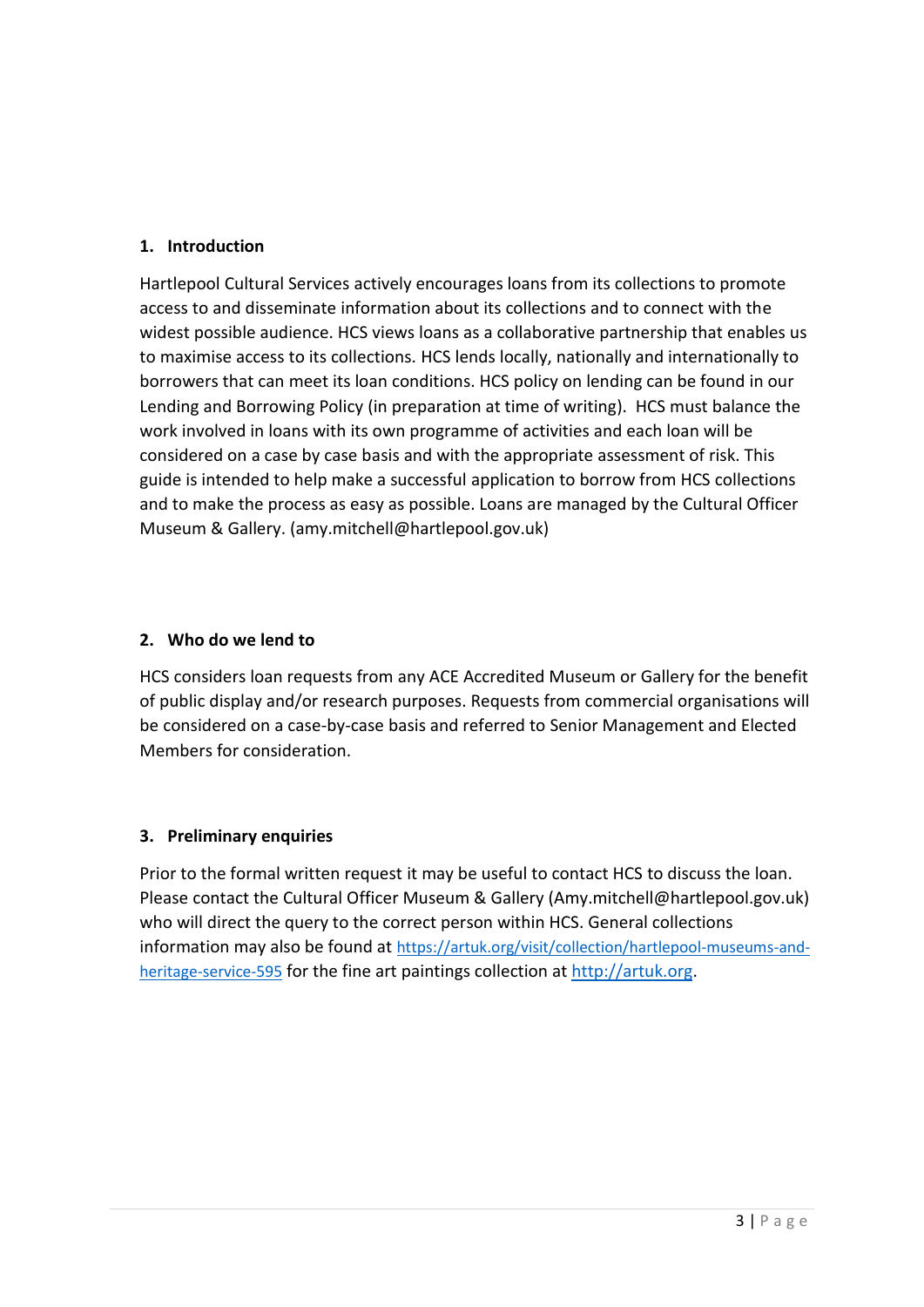# **4. Formal requests to borrow**

A formal written request should be sent to

Gallery and Museum Manager

Ashley Landsbury

Cultural Services

Clarence Road

Hartlepool

TS24 8BT

Information should include:-

- List of objects to be borrowed with accession numbers where possible
- Title and dates of exhibition (if applicable)
- Proposed duration of the loan (negotiable)
- Address of borrower and/or venue and contact details
- A clear rationale for the inclusion of the object requested for the exhibition/display/research project
- Details of any publication to be produced to accompany the exhibition/display/research project
- Exhibition organiser's address and contact details if different from borrower/venue details
- Details of tour and all proposed venues (if applicable)
- Details of any reciprocal or partnership proposals

# **5. How much notice does NMNI need**

If possible, loan requests for local and national loans should be submitted at least six months prior to the requested start date of the loan and requests for international loans at least nine months prior. HCS will consider any requests falling outside the notice period on a case by case basis with consideration given to available resources and ability to complete loan processes before requested start date.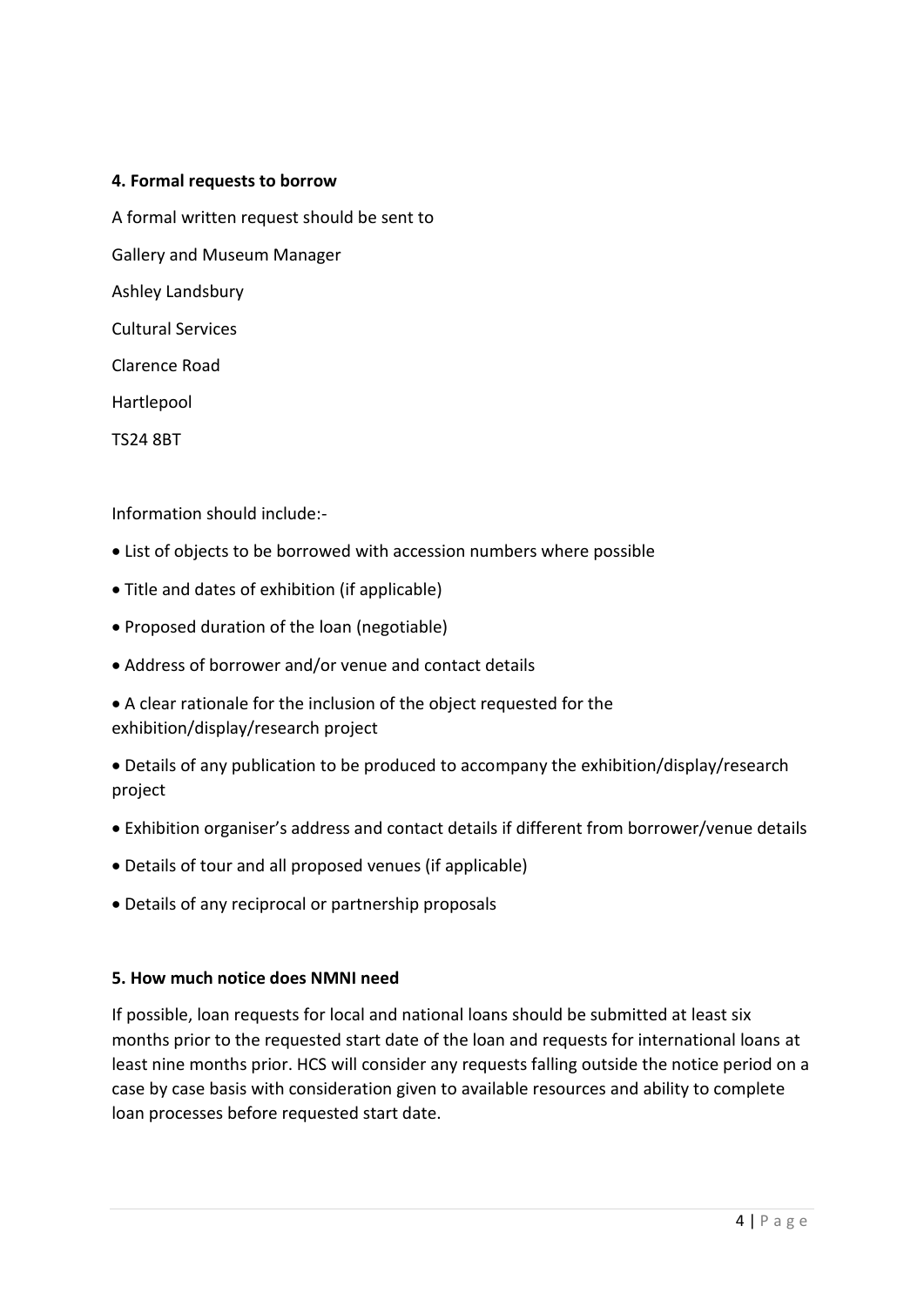# **6. How decisions are made**

When a formal request is received by the Gallery & Museum Manager it will be forwarded to the Cultural Officer and appropriate working groups for consideration. The loan will be acknowledged by the Cultural Officer Museum & Gallery and further information may be requested. To enable HCS to assess the loan we require:-

- Venue facilities reports to UKRG standards
- Venue security reports to UKRG standards
- Details of proposed display/exhibition/research
- Evidence of your capacity to insure our items

## HCS will:-

 Notify the potential borrower if the object requested is required for HCS displays, research or has already been committed for loan

- Assess the legal and ethical implications of the loan
- Assess physical suitability of object for loan and travel
- Assess the suitability of the venue, including potential borrower's ability to meet professional standards
- Assess the relevance and importance of object to the exhibition theme and content
- Assess the potential of knowledge enhancement
- Assess level of public access
- Assess the benefits of partnership activity
- Check resources are available to facilitate the loan

HCS will work with the borrower to ensure any issues with requests are discussed and resolved to the satisfaction of both HCS and the borrower.

## **7. If a loan is refused**

Reasons HCS may not lend include but are not limited to:-

 The requested object is required for HCS displays, research or has already been committed for loan

- Legal or ethical issues prevent the loan
- The object is physically unsuitable for loan or travel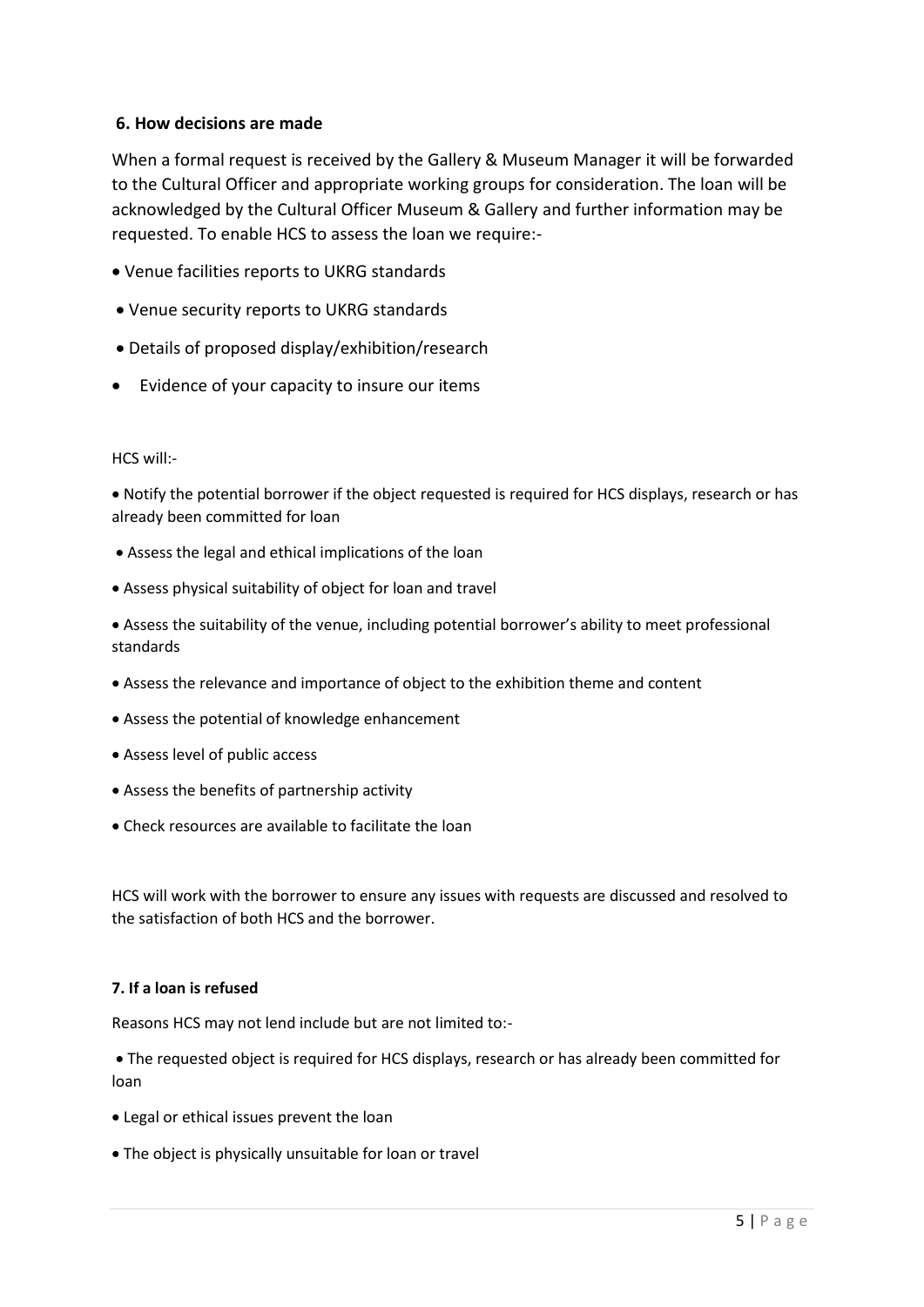- The venue is unsuitable or cannot provide suitable professional standards
- The level of public access is inadequate
- The resources are unavailable to facilitate the loan
- The borrower is unable to adequately insure the loan items

In cases where HCS decides not to lend an object, consideration will be given to:-

- Substitution of an alternative object
- Allowing a reproduction to be produced and/or purchased
- Use of alternative media

## **8. Terms and conditions**

Borrowers will be required to sign a Loan Agreement stating the terms and conditions prior to the release of the loan. All terms and conditions of the loan must be agreed with HCS. They include but are not limited to:-

- Duration of loan
- Display requirements
- Reproduction
- Insurance/Indemnity
- Transport
- Security Loan

Agreement terms and conditions will be provided on request. Borrowers are requested to fully read and consider the Loan Agreement and any queries should be discussed with the Registrar.

#### **9. Preparation for loan**

HCS will provide to the borrower:-

- Condition reports
- Assessment of preparation including costs if applicable
- Requirements for packing and transport
- Requirements for display
- Loan Agreement stating terms and conditions of loan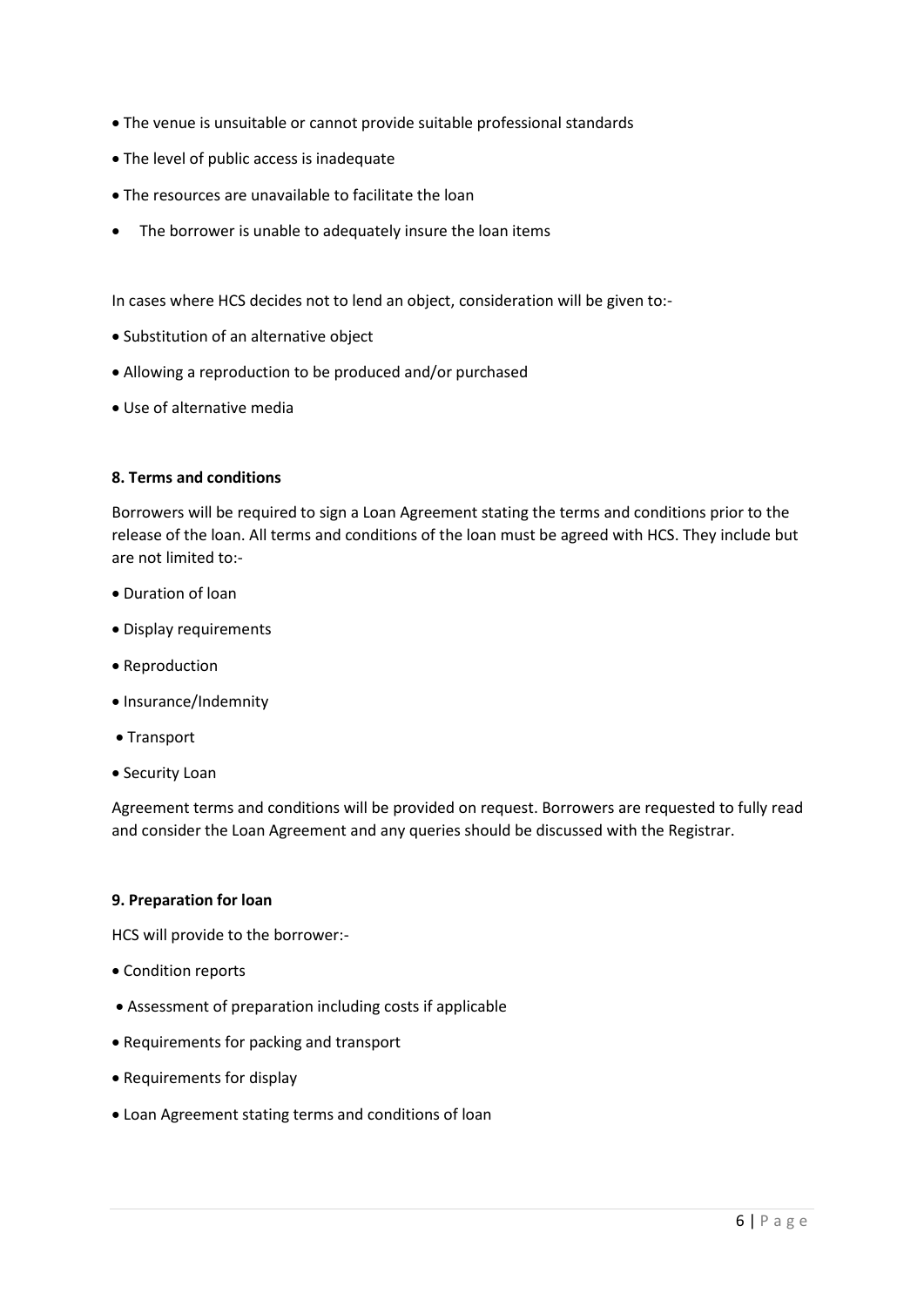# **10. Reproduction**

Photography of loaned objects for reproduction must only be undertaken by HCS staff. Please contact the Cultural Officer Museum & Gallery (amy.mitchell@hartlepool.gov.uk) to:-

- Obtain images
- Get permission to reproduce
- Query copyright
- Agree acknowledgements.

## **11. Costs**

HCS will recover any direct expenses incurred when lending objects from the collection unless otherwise agreed. These normally include:-

- Photography (if required)
- Conservation (if required)
- Display preparation (if required)
- Packing
- Transport
- Insurance

**.** 

Courier costs (if required)

Where considerable staff time is required to facilitate a loan, HCS may recover staffing costs. All costs will be notified to the borrower as early as possible in the loans process.

## **12. Insurance and indemnity**

HCS will give due consideration to the Government Indemnity Scheme Guidelines for national and non-national institutions<sup>1</sup>

All risks, 'nail to nail' insurance or indemnity, at valuations determined by Hartlepool Borough Council, may be required. The insurance or indemnity policy terms must be approved by HCS and provisions of cover must be to an agreed standard. Proof of required insurance or indemnity must be received by HCS before a loan is released.

 $1$  Government Indemnity Scheme, Guidelines for national institutions, Arts Council England, January 2016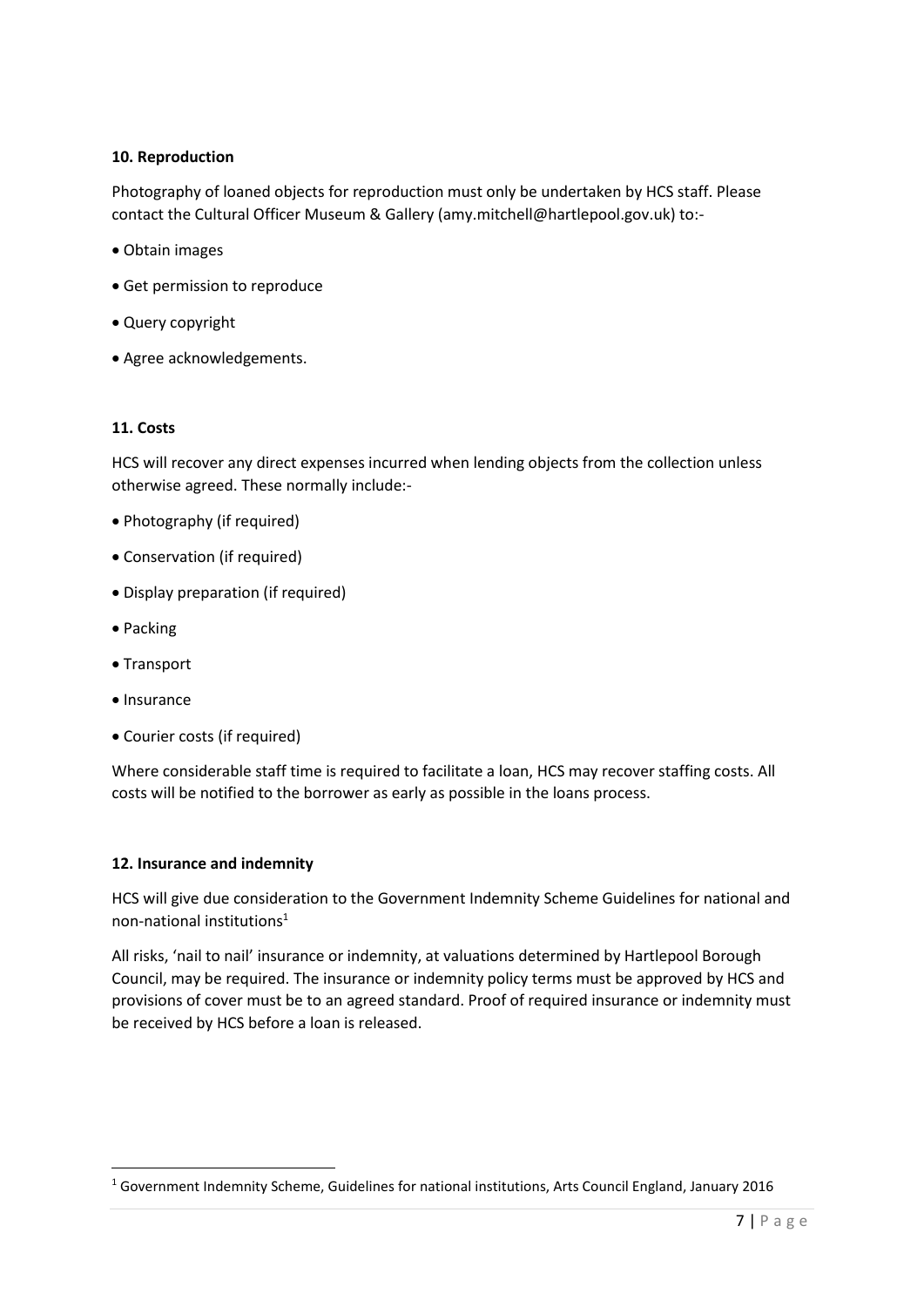# **13. Long-term loans**

Long-term loan requests will be considered, in particular where they facilitate public access and promote partnership activity. Arrangements for long-term loans will generally be the same as for short-term loans. Long-term loans will be reviewed on a regular basis, normally annually. Please see our Lending and Borrowing Policy (*in preparation at time of writing*)

# **14. Travelling exhibitions**

HCS produces travelling exhibitions, both collections and non-collections based. Exhibitions solely consisting of non-collection, reproduction and/or replica items and material are available to a wider range of venues. Information on available exhibitions may be obtained from the Cultural Officer Museum & Gallery. (amy.mitchell@Hartlepool.gov.uk)

## **15. Acknowledgement**

Acknowledgement must be made of Hartlepool Borough Council in any exhibition captions, publicity material and press releases (including images and social media) and publications unless otherwise agreed. Other acknowledgements may also be included as a condition of a loan agreement. The form of acknowledgement should be approved in advance by HCS. The borrower should inform HCS of any events or publicity associated with the loan.

## **16. Contact**

If you would like to discuss any aspect of the loans process please contact:-

Cultural Officer Museum & Gallery Amy Mitchell Cultural Services Sir William Gray House Clarence Road Hartlepool TS24 8BT [\(Amy.mitchell@hartlepool.gov.uk\)](mailto:Amy.mitchell@hartlepool.gov.uk)